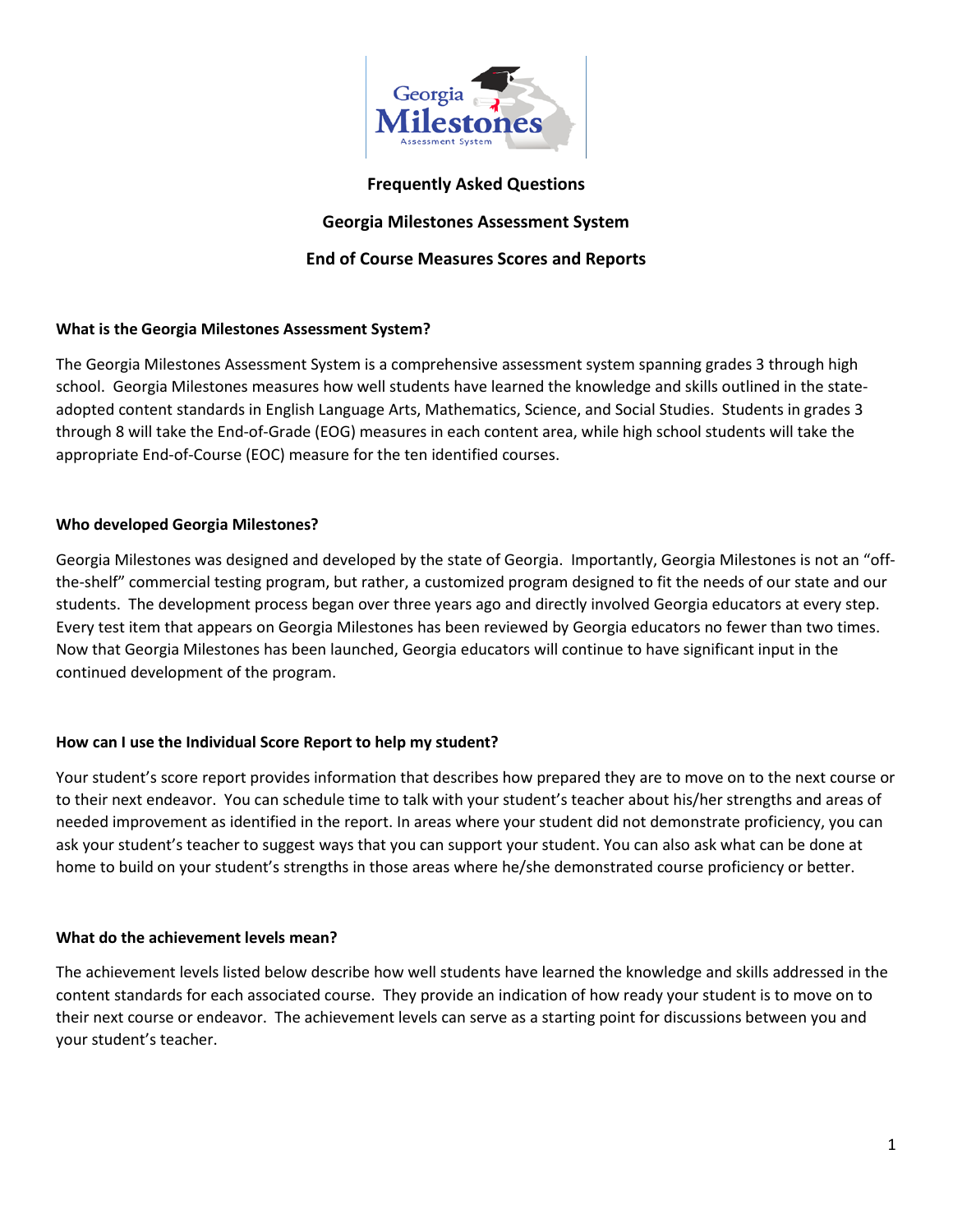- Beginning Learners: These students do not yet demonstrate proficiency in the knowledge and skills necessary at this course of learning, as specified in Georgia's content standards. The students need substantial academic support to be prepared for the next grade level or course and to be on track for college and career readiness.
- Developing Learners: These students demonstrate partial proficiency in the knowledge and skills necessary at this course of learning, as specified by Georgia's content standards. The students need additional academic support to ensure success in the next grade level or course and to be on track for college and career readiness.
- Proficient Learners: These students demonstrate proficiency in the knowledge and skills necessary at this course of learning, as specified in Georgia's content standards. The students are prepared for the next grade level or course and are on track for college and career readiness.
- Distinguished Learners: These students demonstrate advanced proficiency in the knowledge and skills necessary at this course of learning, as specified in Georgia's content standards. The students are well prepared for the next grade level or course and are prepared for college and career readiness.

## **Where can I find more detailed descriptions of the Achievement Levels?**

For additional information about Achievement Levels, including brief descriptions of the knowledge and skills students at each level demonstrate, please visit [testing.gadoe.org.](http://www.gadoe.org/Curriculum-Instruction-and-Assessment/Assessment/Pages/default.aspx) Click on Georgia Milestones Assessment System and then on EOG Resources.

## **What does my student's Lexile measure mean?**

The Lexile measure indicates your student's reading ability on the Lexile scale. Many books have a Lexile measure, allowing you to use this score to identify books that are at an appropriate reading level for your student as well as to provide some challenge to improve their reading skills. Please visit our Lexile webpage at the link that follows: [Lexile](http://www.gadoe.org/Curriculum-Instruction-and-Assessment/Assessment/Pages/Lexile-Framework.aspx)  [Framework for Reading.](http://www.gadoe.org/Curriculum-Instruction-and-Assessment/Assessment/Pages/Lexile-Framework.aspx)

## **What is a Domain Category and what does Domain Mastery mean?**

Domain Categories consist of test items that measure concepts and skills that are similar to one another. Teachers can use student performance in these areas to help determine the level of instructional support or enrichment your student may need and target those skills and concepts during future instruction.

## **How will these scores impact my student's final course grade?**

State law requires that the Georgia Milestones End of Course measures serve as the final exam for the following courses and that the test results contribute 20% of a student's final course grade:

Ninth Grade Literature & Composition **Analytic Geometry** United States History American Literature & Composition The Composition Ceometry Component Component Component Component Component Compo Algebra I and the state of the Biology Biology Coordinate Algebra **Physical Science** Physical Science

The Grade Conversion score is provided to fulfill this requirement.